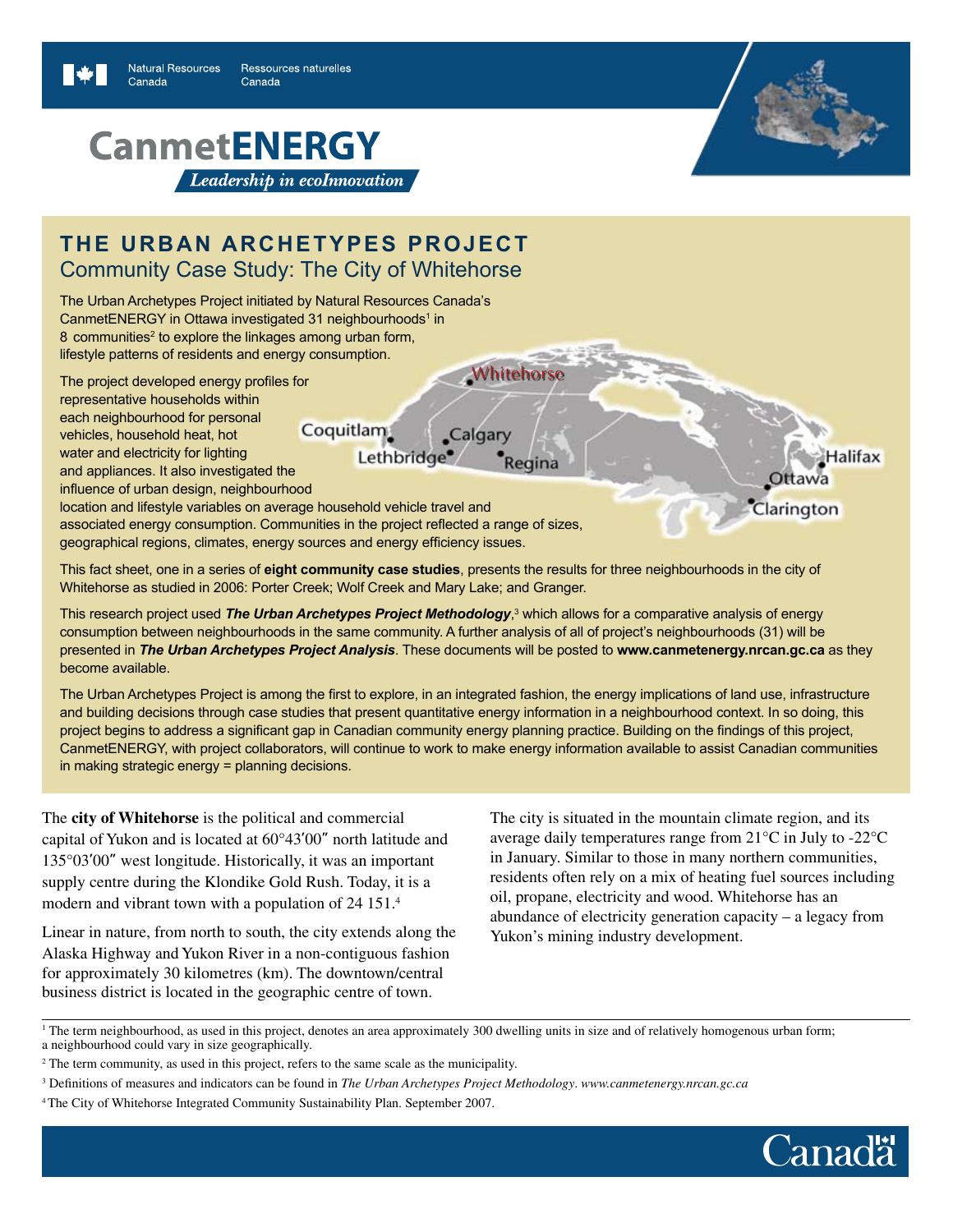#### NEIGHBOURHOOD DESCRIPTIONS



**Porter Creek** is situated on the upper bench of the Yukon River Valley, approximately 6 km from downtown Whitehorse. Built in the late 1970s and early 1980s, dwellings are almost exclusively single detached although some contain legal secondary suites.

The neighbourhood was developed in a grid pattern of streets and avenues complete with sidewalks, streetlights and crosswalks. Houses are set back from the street allowing for manicured front yards and a suburban appearance. Although there are no commercial operations within the study area, a few commercial businesses are found on Centennial Street. A school, church and art theatre are also located nearby. Residents of this area have access to a local park and outdoor rink. There are many recreational trails throughout the neighbourhood.



Wolf Creek and Mary Lake<sup>5</sup> are country residential subdivisions of large lots located approximately 15 km south of downtown Whitehorse on the Alaska Highway. Although the first homes were built in the late 1970s, redevelopment continues to take place. The majority of residences are single detached dwellings interspersed with a few mobile homes.

Homes are generally set back from the road, giving the neighbourhood a rural appearance. The road network pattern consists of crescents and cul-de-sacs branching out from a main road. The majority of the streets are minimally surfaced, with street lights but no sidewalks. These subdivisions are surrounded by natural green space in all directions.

There are no city services to Wolf Creek and Mary Lake (no water, sewer or public transportation). No commercial operations exist within this study area; however, a convenience store, gas station and restaurant are located in the nearby McRae industrial area. Residents do have access to a local park and outdoor rink. Many trails are found within and around the neighbourhoods.

#### **Granger**



Located on the upper Yukon River bench, **Granger** lies approximately 3 km west of downtown Whitehorse. Developed in the early 1990s, Granger consists mostly of single-detached homes, some of which contain legal suites, as well as a limited number of duplexes and townhouses. Bordered to the south, west and north by residential development, Granger residents enjoy a large expanse of natural open space and recreational trails to the east as well as excellent views of the Yukon River valley and Grey Mountain.

The road network pattern in Granger consists of local roads, crescents and courts branching off from Hamilton Boulevard. Commercial operations include a grocery store, daycare centre, gas station and video store. Granger residents have access to a local park and outdoor rink. Additional recreational opportunities are available at the nearby Canada Games Centre. The neighbourhood has bus service to downtown and bike and pedestrian paths leading to other areas within Whitehorse.

<sup>5</sup> Wolf Creek and Mary Lake are two separate subdivisions but were considered as one neighbourhood for the purposes of the Archetypes Project to ensure a sufficient sample size for the interviews.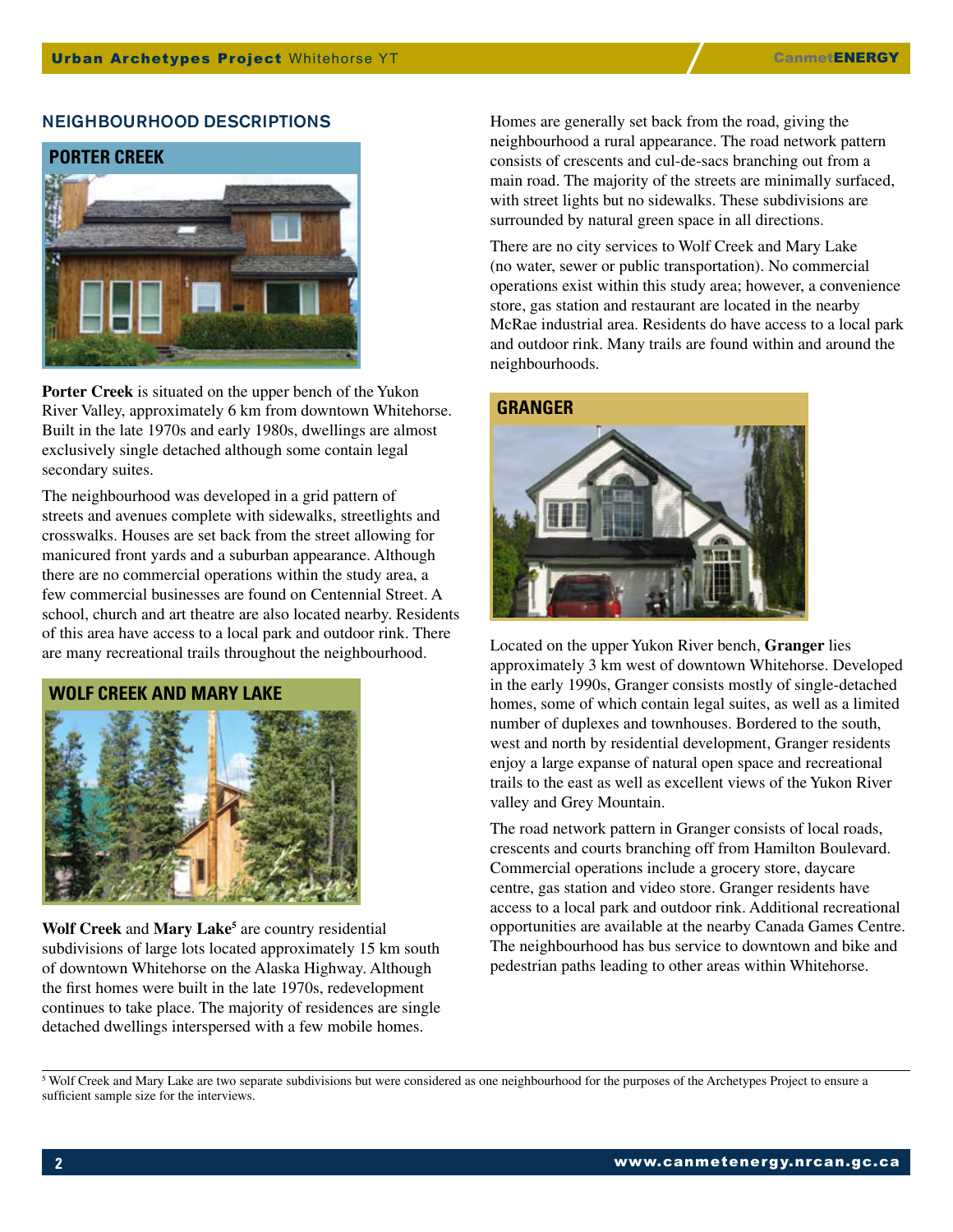## SUMMARY OF ENERGY INPUTS AND SERVICES

The Sankey-style graphics summarize a representative household's annual energy inputs and services.<sup>6</sup> The proportional scale between neighbourhoods is accurate and is reflected in the different sizes of maps and arrows. More detailed source data for housing and transportation follow.



6 Values in the Sankey diagrams correspond with total household energy consumption modelled for the following representative house types in Whitehorse: Granger B, Porter Creek B and Wolf Creek and Mary Lake C.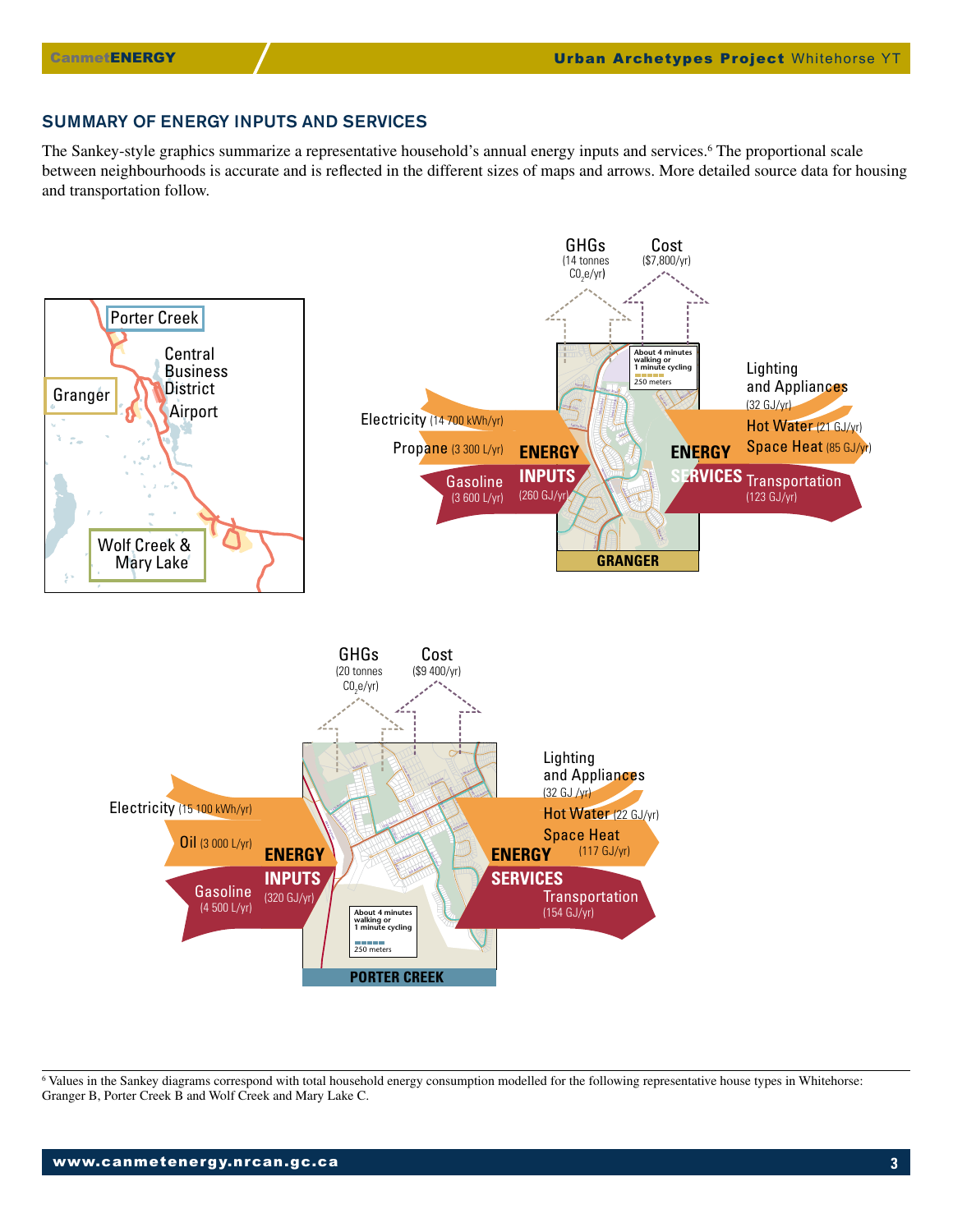

<sup>7</sup> Analysis was derived from ecoENERGY Retrofit – Homes (formerly EnerGuide for Houses) records within the study areas. A generalized profile for each representative house type was simulated using HOT2000\* software and compared with the regional building archetype. Default values for house temperature and internal gains were used, and occupancy was determined by interview; Parekh, Anil. 2005. "Development of Archetypes of Building Characteristics Libraries for Simplified Energy Use Evaluation of Houses." Ninth International Building Performance Simulation Association Conference, Montréal.

8 Average costs were calculated using available data for Whitehorse: oil (93.9¢/L, 2006 average), propane (67¢/L, average 2006) and electricity (11.5¢/kWh, 2005 average).

<sup>9</sup> GHG emissions were determined using the marginal fuel factors for the region development by Environment Canada, as used in HOT2000.

\*HOT2000 is an official mark of Natural Resources Canada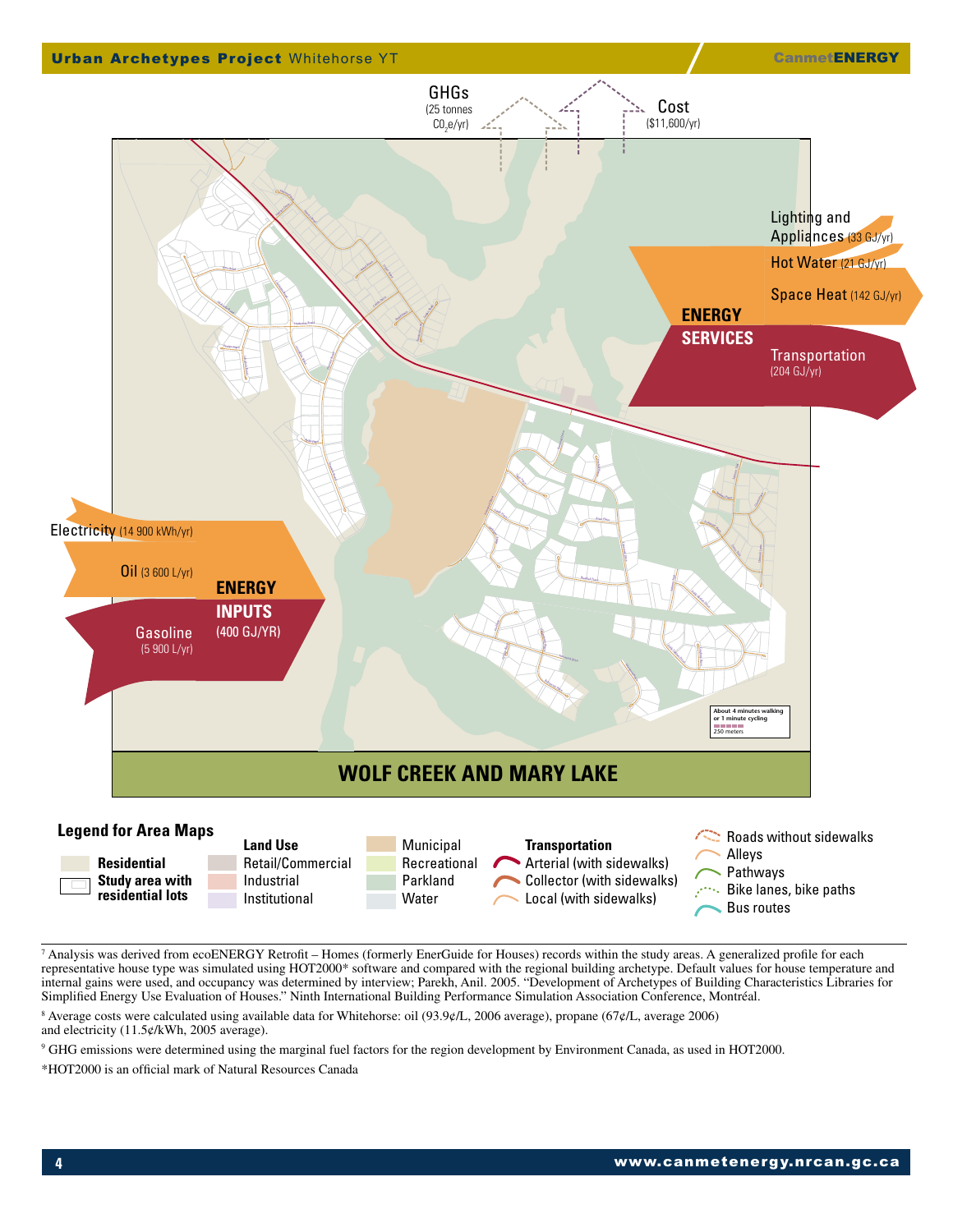#### ENERGY USE IN HOUSES

The amount of energy consumed to provide the energy services of space heating, domestic hot water heating, lighting and appliances can vary substantially from house to house. Factors influencing household energy consumption include levels of insulation and airtightness, efficiency of mechanical systems for space heating and hot water, choice of lighting and appliances, size of house, and occupant lifestyles.

The energy use in common house types<sup> $7$ </sup> found within the Whitehorse study areas ranges from 138 to 205 gigajoules (GJ) per year. For homes heated with oil, this represents 2 750 to 4 000 litres (L) per year. For those heated with propane, it ranges from 3 250 to 4 650 L per year. The electricity use for all houses ranges from 13 600 to 15 100 kilowatt-hours (kwh) per year for water heating, lighting and appliances. Given this consumption, energy costs<sup>8</sup> range from \$3 890 to \$5 320 per year for the use of a combination of oil or propane and electricity; associated greenhouse gas (GHG) emissions<sup>9</sup> range from 5.5 to 11.7 tonnes (t) of carbon dioxide equivalent  $(CO_2e)$  per year.

|                                                                         |                   | <b>PORTER CREEK</b>                      |                                        | <b>WOLF CREEK &amp; MARY LAKE</b>       |                                     |                                         | GRANGER                                |                                       |
|-------------------------------------------------------------------------|-------------------|------------------------------------------|----------------------------------------|-----------------------------------------|-------------------------------------|-----------------------------------------|----------------------------------------|---------------------------------------|
|                                                                         |                   |                                          |                                        |                                         |                                     |                                         |                                        |                                       |
|                                                                         |                   |                                          |                                        |                                         |                                     |                                         |                                        |                                       |
| <b>ANNUAL ENERGY</b><br><b>SERVICES (GJ)</b><br>Lighting and Appliances |                   | A                                        | B                                      | $\Delta$                                | <sub>B</sub>                        | C                                       | A                                      | B                                     |
|                                                                         |                   |                                          |                                        |                                         |                                     |                                         |                                        |                                       |
| <b>Domestic Hot Water</b><br>Space Heat                                 |                   |                                          |                                        |                                         |                                     |                                         |                                        |                                       |
| <b>ANNUAL COST (\$)</b>                                                 |                   |                                          |                                        |                                         |                                     |                                         |                                        |                                       |
| Electricity                                                             |                   |                                          |                                        |                                         |                                     |                                         |                                        |                                       |
| <b>Propane</b><br>$\Box$ Oil                                            |                   |                                          |                                        |                                         |                                     |                                         |                                        |                                       |
| <b>ANNUAL GHG</b>                                                       |                   | 62 GJ                                    |                                        |                                         |                                     |                                         |                                        |                                       |
| <b>EMISSIONS (tonnes)</b><br>$\Box$ C <sub>0</sub> ,e                   |                   | \$4,330<br>.3 tonnes                     | \$4,540<br>.9 tonnes<br><b>171 GJ</b>  | \$5,320<br>11.7 tonnes<br>205 GJ        | \$4,600<br>.2 tonnes<br>174 GJ      | \$5,120<br>10.7 tonnes<br><b>196 GJ</b> | \$4,820<br>7.6 tonnes<br>175 GJ        | \$3,890<br>5.5 tonnes<br>138 GJ       |
|                                                                         |                   | ∞                                        | $\infty$                               |                                         | တ                                   |                                         |                                        |                                       |
| <b>EnerGuide Rating System</b>                                          |                   | 72                                       | 71                                     | 70                                      | 72                                  | 70                                      | 74                                     | 75                                    |
| <b>Energy Use Intensity</b>                                             |                   | $876$ MJ/m <sup>2</sup>                  | 855 MJ/m <sup>2</sup>                  | 788 $MJ/m2$                             | 740 $MJ/m2$                         | $817$ MJ/m <sup>2</sup>                 | 583 $MJ/m2$                            | $613$ MJ/m <sup>2</sup>               |
| <b>Building Type</b>                                                    | <b>Storeys</b>    | one storey                               | one storey                             | two storeys                             | two storeys                         | one storey                              | two storeys                            | one storey                            |
|                                                                         | <b>Attachment</b> | single detached                          | single detached                        | single detached                         | single detached                     | single detached                         | single detached                        | single detached                       |
|                                                                         | <b>Built</b>      | 1978-1983                                | 1961-1977                              | after 1995                              | 1984-1995                           | 1978-1983                               | 1984-1995                              | 1984-1995                             |
| <b>Heated Floor Area</b>                                                |                   | $185 \text{ m}^2$<br>(2000 sq. ft.)      | $200 \; \text{m}^2$<br>(2 150 sq. ft.) | $260 \; \mathrm{m}^2$<br>(2800 sq. ft.) | $235 \text{ m}^2$<br>(2500 sq. ft.) | $240 \text{ m}^2$<br>(2600 sq. ft.)     | $300 \; \text{m}^2$<br>(3 200 sq. ft.) | $225 \text{ m}^2$<br>$(2,400$ sq.ft.) |
| <b>Insulation</b>                                                       | Ceiling           | 5.7 RSI (R-32)                           | 4.6 RSI (R-26)                         | 6.0 (RSI R-34)                          | 7.0 RSI (R-40)                      | 4.2 RSI (R-24)                          | 6.0 RSI (R-34)                         | 6.3 RSI (R-36)                        |
|                                                                         | <b>Walls</b>      | 2.4 RSI (R-14)                           | 2.3 RSI (R-13)                         | 2.9 RSI (R-16)                          | 3.6 RSI (R-20)                      | 2.3 RSI (R-13)                          | 3.6 RSI (R-20)                         | 2.9 RSI (R-16)                        |
|                                                                         | Foundation        | 2.1 RSI (R-12)                           | 2.3 RSI (R-13)                         | 3.1 RSI (R-18)                          | 2.6 RSI (R-15)                      | 2.4 RSI (R-14)                          | 3.7 RSI (R-21)                         | 3.1 RSI (R-18)                        |
| <b>Space</b>                                                            | Fuel              | oil                                      | oil                                    | oil                                     | oil                                 | oil                                     | propane                                | propane                               |
| <b>Heating</b>                                                          |                   |                                          |                                        |                                         |                                     |                                         |                                        |                                       |
|                                                                         | <b>Furnace</b>    | furnace with flame<br>$=$ retention head | furnace with flame =<br>retention head | furnace with flame<br>= retention head  | mid-efficiency<br>furnace           | furnace with flame<br>retention head    | condensing<br>furnace                  | condensing<br>furnace                 |
|                                                                         | Efficiency        | 83%                                      | 83%                                    | 83%                                     | 85%                                 | 83%                                     | 91%                                    | 91%                                   |
| <b>Hot Water</b>                                                        | Fuel              | electric                                 | electric                               | electric                                | electric                            | electric                                | electric                               | electric                              |
|                                                                         | Tank              | conventional tank                        | conventional tank                      | conserver tank                          | conserver tank                      | conserver tank                          | conserver tank                         | conserver tank                        |
|                                                                         | Efficiency        | 82%                                      | 82%                                    | 87%                                     | 87%                                 | 87%                                     | 87%                                    | 87%                                   |
| <b>Lighting</b>                                                         |                   | incandescent                             | incandescent                           | incandescent                            | incandescent                        | incandescent                            | incandescent                           | incandescent                          |
| <b>Appliances</b>                                                       |                   | standard                                 | standard                               | standard                                | standard                            | standard                                | standard                               | standard                              |
| <b>Occupants</b>                                                        |                   | $\overline{4}$                           | $\overline{4}$                         | 3                                       | $\overline{4}$                      | $\overline{4}$                          | $\overline{4}$                         | $\overline{4}$                        |

See page 4 for footnotes